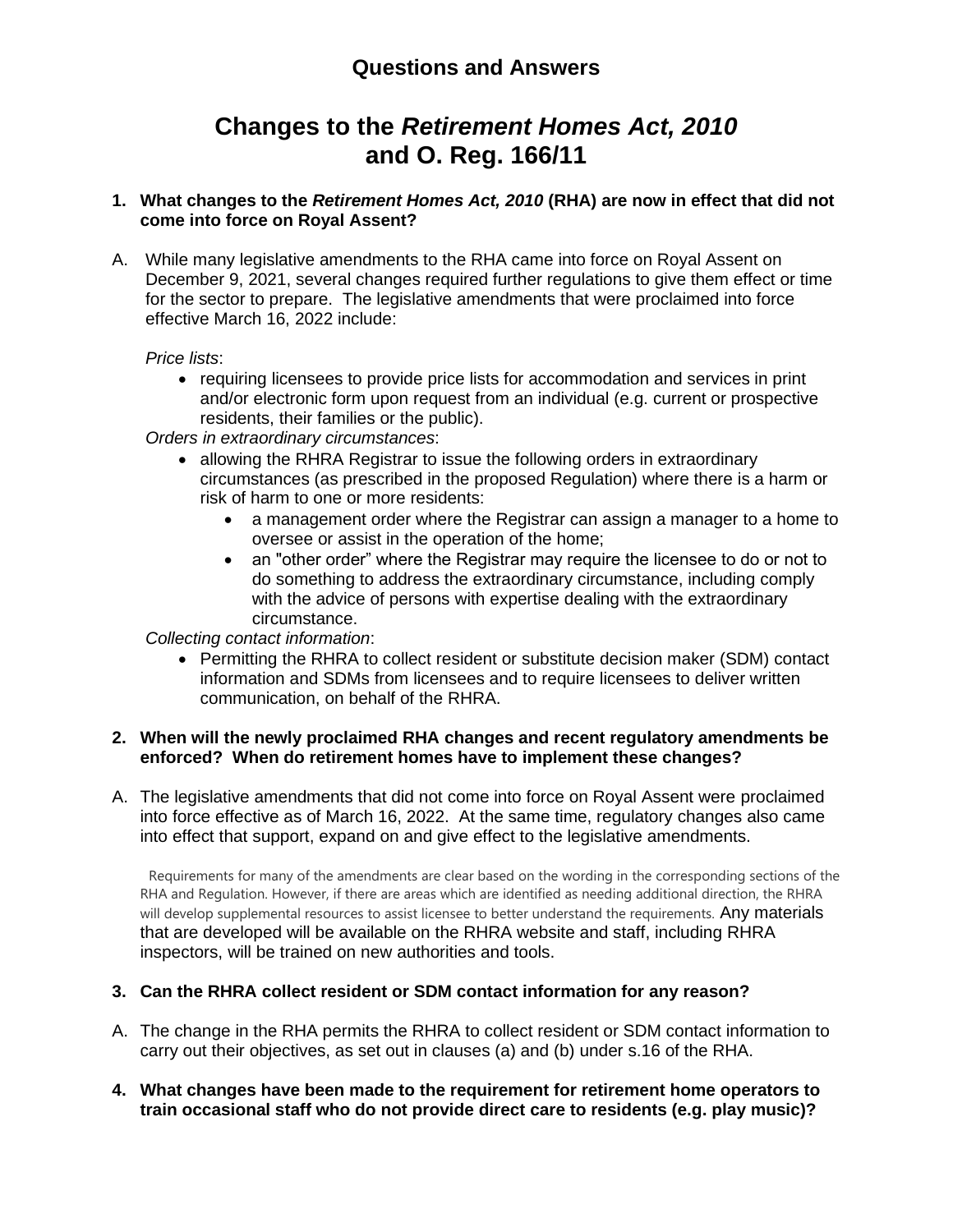A. Section 14 of the Regulation has been amended to exempt, from training requirements, occasional staff who do not provide direct care to residents, such as people who come in to play music for residents. This means retirement home operators no longer need to provide the full suite of training to persons who only provide occasional maintenance or repair services, entertainment, religious or recreational services.. Operators would still be required to supervise such staff and provide them with key information, such as the policy to promote zero tolerance for abuse and neglect of residents, emergency plan and infection prevention and control program, before the person begins their work.

To qualify for a training exemption the staff member needs to be a person who:

- meets the definition of "staff" in the RHA, under s.2(1) clauses (b) or (c).
- only provides the home with occasional maintenance or repair services or entertainment, religious or recreational services.
- does not provide direct care to residents.

#### **5. When are retirement home operators required to provide information to external care providers? What information needs to be provided?**

A. Section 14.1 of the Regulation has been amended to require that retirement home operators provide external care providers with information on the home's policy to promote zero tolerance for abuse and neglect of residents as soon as practical after the operator is made aware that the external care provider is providing care services to a resident in the home.

It is for the safety and protection of all residents, that anyone who provides direct care to a resident is informed about the home's policy to promote zero tolerance for abuse and neglect of residents. While retirement home operators often work directly with agencies that supply external care providers to the home, they are not always aware when residents retain an individual to provide care, such as a foot nurse or a visiting companion. Therefore, when the operator becomes aware (e.g. through conversations with the resident, provider, family, etc.), they should provide the required information to the external care provider at the next opportunity.

This change strikes a balance between operators' implementation requirements and the need to protect residents.

Subsection 15(3) of the Regulation has been amended to require retirement homes' policy to promote zero tolerance of abuse and neglect of residents also include an explanation of the prohibition on borrowing, receiving or holding a resident's money or other property.

#### **6. Who should retirement home operators advise of abuse or alleged abuse if the SDM is the alleged abuser?**

A. Section 15 of the Regulation has been amended to exempt licensees from the duty to notify SDMs or any other person specified by the resident of instances of abuse or results of an investigation if the SDM or that person is reasonably believed to be the alleged abuser.

Retirement home operators must contact the appropriate authority (e.g. the Registrar, police, hospital, etc.) and can notify another person, named by the resident instead of the SDM.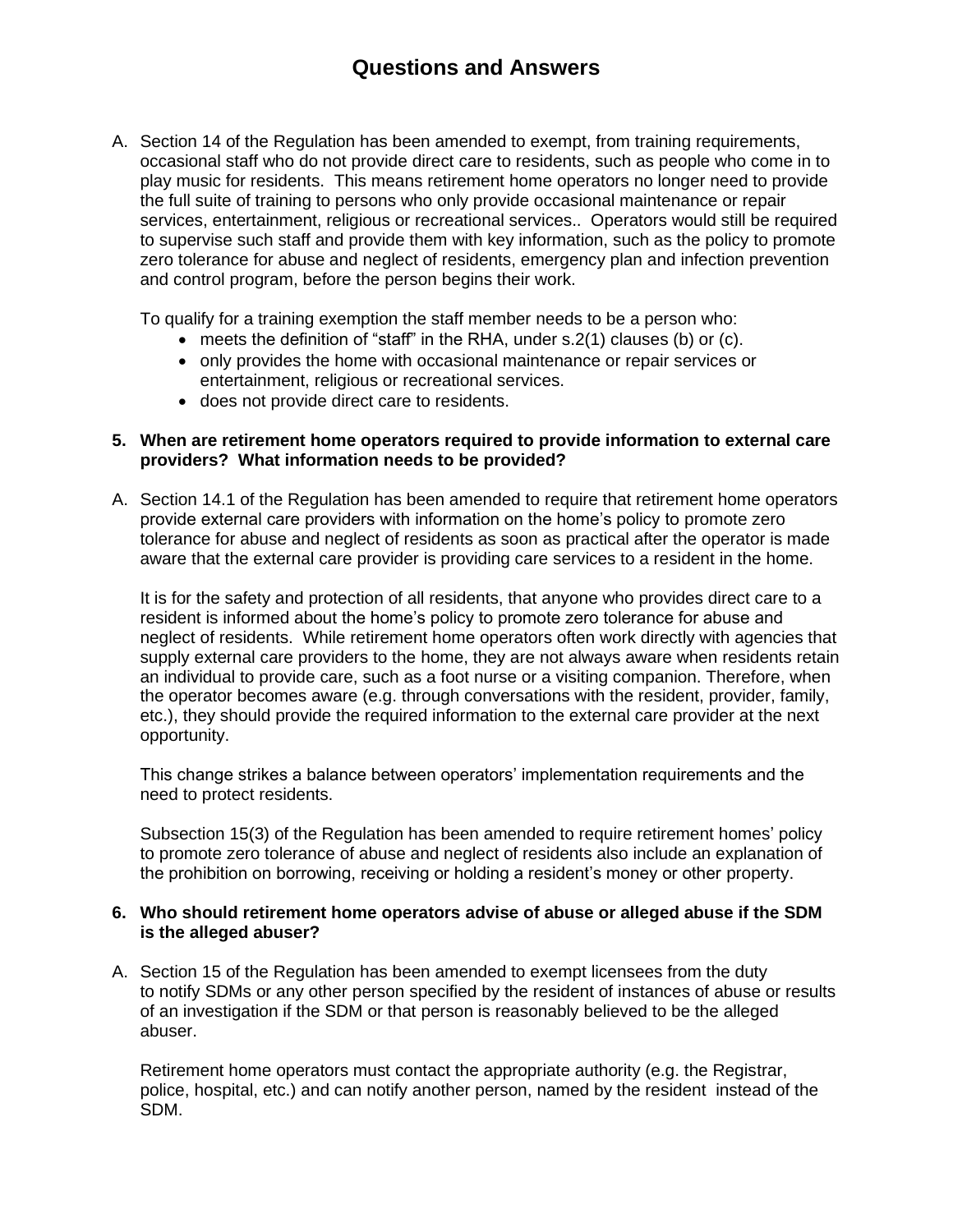## **7. How do retirement homes test emergency plans related to epidemics and pandemics?**

A. Clause 24 (5) (a) of the Regulation has been amended to include epidemics and pandemics to the list of circumstances that all licensed retirement homes need to include in their emergency plans and test, at least, annually.

In response to the COVID-19 pandemic, retirement home operators may have developed emergency plans to address such circumstances as epidemics and pandemics. These plans should be included, as appropriate, in the home's ongoing emergency plan. If no plan was developed, homes need to develop one and include it in their emergency plan. To test emergency plans related to epidemics and pandemics, retirement homes may wish to look at test plans developed by similar congregate settings (e.g. hospitals or long-term care homes) or emergency / pandemic preparedness resources available from the [World Health](https://www.who.int/)  [Organization,](https://www.who.int/) [Centre for Disease Control and Prevention](https://www.cdc.gov/) or [Ontario Chamber of Commerce](https://occ.ca/)

#### **8. How can retirement home operators support residents with physical and/or cognitive limitations during emergency plan testing and/or planned evacuations of the retirement home?**

A. Section 24 of the Regulation has been amended to allow the use proxies to stand in for residents with physical and/or cognitive limitations in a planned evacuation of the retirement home, as these are not emergencies but are planned events. It is important, however, that a retirement home's emergency plan includes the necessary supports for residents who may need assistance (such as those with physical and/or cognitive limitations) during the emergency.

#### **9. What other changes were made to the regulations related to emergency plans?**

A. Subsections 25 and 26 of the Regulation have been changed to clarify it is the home's *capacity* that determines the home's emergency plan requirements rather than the actual number of residents currently living/present in the home.

For example, a retirement home with capacity for more than 10 residents but only has 8 residents living in the home must include all requirements listed in subsections 24 and 25 of the regulation in the home's emergency plan. Similarly, a retirement home with capacity for up to 10 residents but currently only has 6 residents living in the home must include all requirements listed in subsections 24 and 26 of the regulation in the home's plan.

#### **10. Why did the Ministry change the nutrition requirements for menus in retirement homes?**

A. Clause 40 (b) of the Regulation has been amended to reference the [Canada Food Guide](https://food-guide.canada.ca/en/) to provide greater clarity to retirement home operators about the minimum standards for meal preparation. This supports the government's goal of clear and plain-language regulations.

The Canada Food Guide is the national standard for healthy eating. Canada's Food Guide is based on scientific evidence and reflects Health Canada's consultation and engagement with stakeholders and Canadians. The Guide is flexible and takes into consideration cost, variety, cultural relevance and availability in many forms (e.g. fresh, frozen, canned or dried).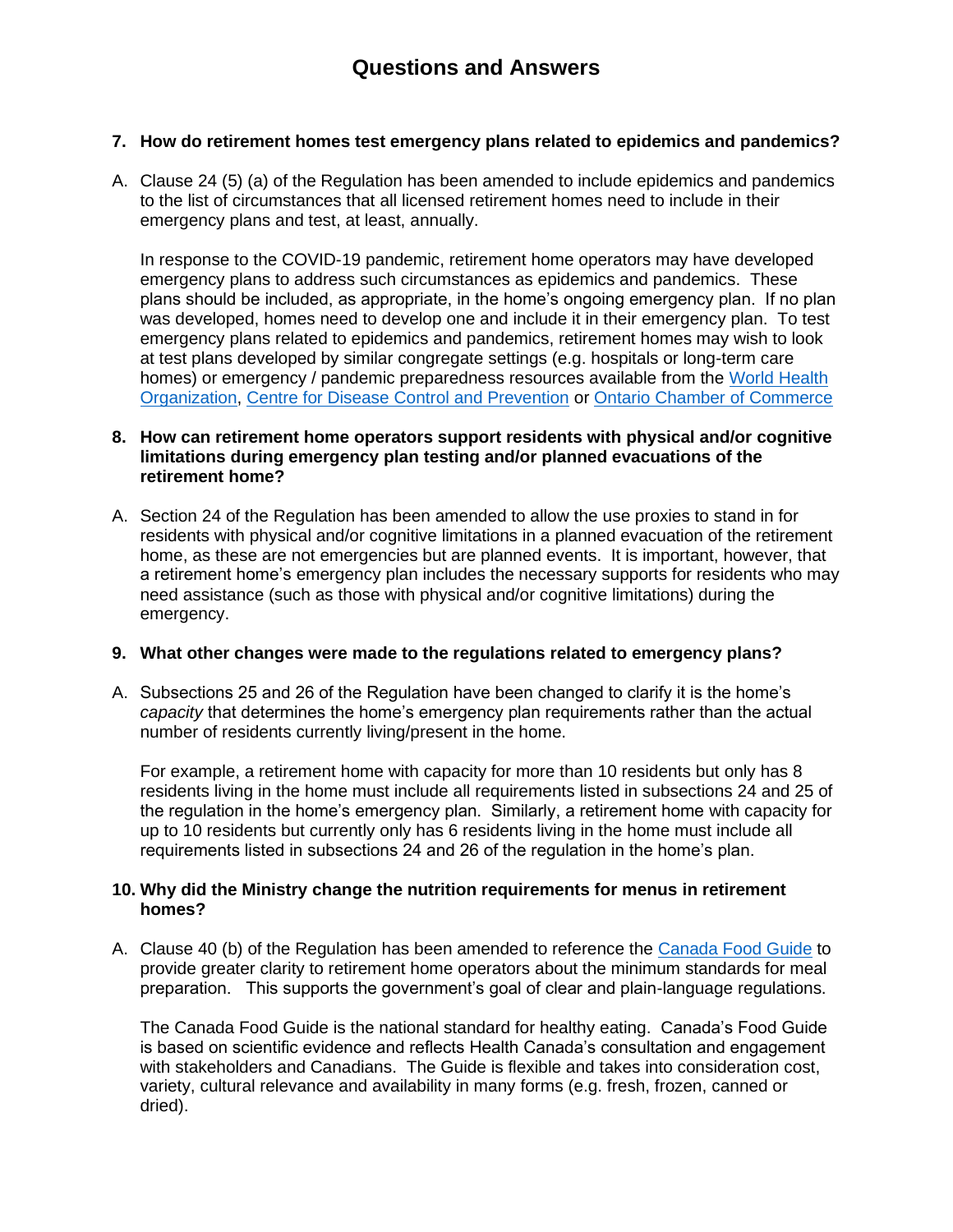## **11. Can retirement home staff accept money from residents?**

A. To further protect retirement home residents from abuse, the Regulation has been amended to explicitly prohibit licensees, staff, volunteers and external care providers from borrowing, receiving or holding a resident's money or other property with exceptions for receiving funds under section 72 of the Act (funds in trust) or for the payment of rent, care services or other legitimate charges connected to the retirement home.

This prohibition does not extend to people who are related to the resident (e.g. family members by birth, marriage or adoption, etc.) *unless* the retirement home's policy or the related person's employment agreement prohibits it.

#### **12. In what types of circumstances can the RHRA issue a management order or other order without establishing a contravention of the RHA?**

A. The Act was amended to allow the Registrar of the RHRA to issue two new orders where there is an extraordinary circumstance that poses harm or a risk of harm to a resident of a retirement home and necessitates immediate action. One order allows the Registrar to to appoint a manager to manage a retirement home and the other would allow the Registrar to order a retirement home operator to immediately do or not do something, in response to the extraordinary circumstance that prevents or alleviates the harm or risk of harm to residents, without a contravention of the RHA.

The following list of extraordinary circumstances have been prescribed in the regulation:

- acts of God, including extreme weather events or other natural disasters;
- severe flooding (e.g. a burst pipe or other flooding that is unrelated to weather or natural disasters);
- staff shortages that rise to a critical level (regardless of the reason for the staff shortage);
- shortages of critical supplies or interruptions of essential services, including with respect to food, heath, water and electricity;
- fires or explosions and chemical or other dangerous spills or hazards;
- acts of terrorism;
- major failures or destruction of critical physical or technological infrastructure, including failures cause by ransomware or cyber attacks; and
- epidemics or pandemics, including any necessary quarantines.

#### **13. How often will the RHRA ask retirement home operators to provide data related to infection prevention and control measures?**

A. The Regulation has been amended to permit the RHRA to collect de-identified data to support improved infection prevention and control measures. This change does not mean the RHRA must collect such data, but, if the data is needed and where retirement homes are the best source for this information, the RHRA is permitted to request it and retirement home operators are required to provide it. Such data may include active infection case counts and resident and staff vaccination and immunization data.

The collection of such information is subject to the RHRA's Request for Information Policy.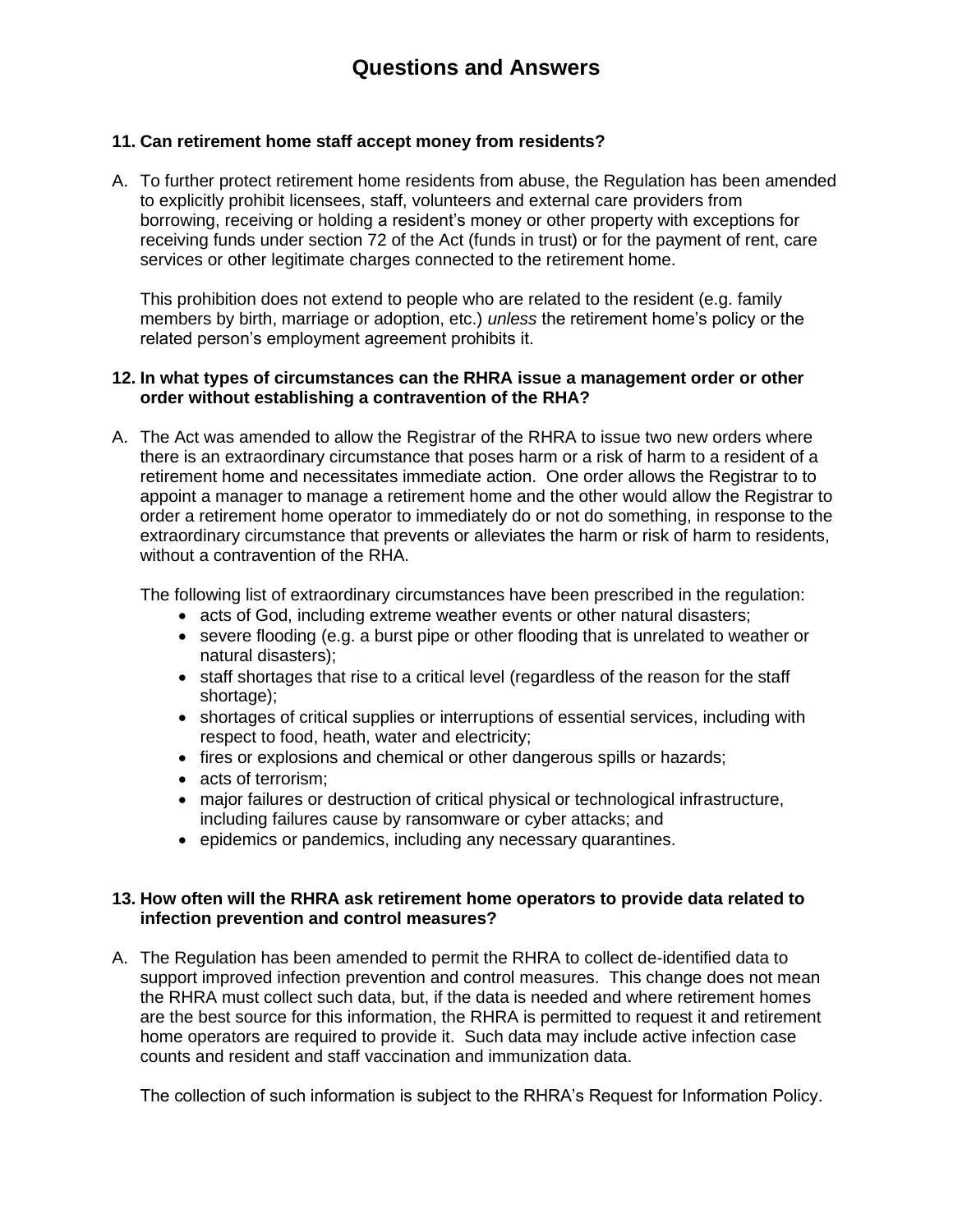#### **14. When must retirement home operators notify the RHRA of a temporary closing or unplanned evacuation of the home?**

A. Section 63 of the Regulation has been amended to require licensees to notify the RHRA, as soon as possible, in the event of a temporary closing of the home or unplanned evacuation.

Retirement home operators should notify the RHRA if

- the home is temporarily closed;
- part of the home is temporarily closed and it materially affects a resident's accommodation or the care services or other services provided to a resident (e.g. an outdoor recreation area is closed and residents have no other alternative for a safe outdoor space; a resident unit is closed; there was a fire in the kitchen, preventing residents from receiving meals from the home; etc.);
- the home experiences an unplanned evacuation (e.g. due to fire) that displaces residents for more than 6 hours;
- the retirement home or part of it is temporarily relocated to another (one or more) premises.

Retirement home operators' first priority is to the safety and protection of residents. This means that, in the event of a temporary closing of the home or unplanned evacuation, operators should ensure that all residents are safe and not at risk of harm. As soon as possible after the event and when it is safe and/or practical to do so, the retirement home operator should notify the RHRA. Notification must be made in writing (e.g. electronic mail).

#### **15. How can retirement homes be sure that the entities with which the RHRA shares information will keep residents' personal and personal health information confidential?**

A. The Regulation has been amended to expand the list of exemptions to the requirement to keep personal information confidential. The change permits the RHRA to share information with entities including other regulators and health sector partners, that generally are subject to similar requirements to protect personal information and privacy as must be observed by retirement homes. In addition, this change does not mean the RHRA must share information if requested by another entity but if the RHRA determines that the information should be shared, the RHRA is permitted to do so.

#### **16. What changes were made to the regulations related to the Emergency Fund?**

A. The amendment to clause 64.2 (1) (c) and the addition of subsection 64.2.1 to the Regulation separates the obligations of the resident to mitigate costs incurred to obtain alternative accommodation and care from those of the operator. They allow the RHRA to assist a resident (i.e. issue a payment from the Emergency Fund) without the operator being unfairly impacted in the event they do not meet their obligation to mitigate

# **17. Will any resident's personal health information, that the RHRA collects to be shared with other entities, be protected and kept private as required by the various privacy laws?**

A: Subsection 113(3) of the RHA includes provisions that restrict access to and protect the confidentiality of residents' personal health information. In addition, the Ministry for Seniors